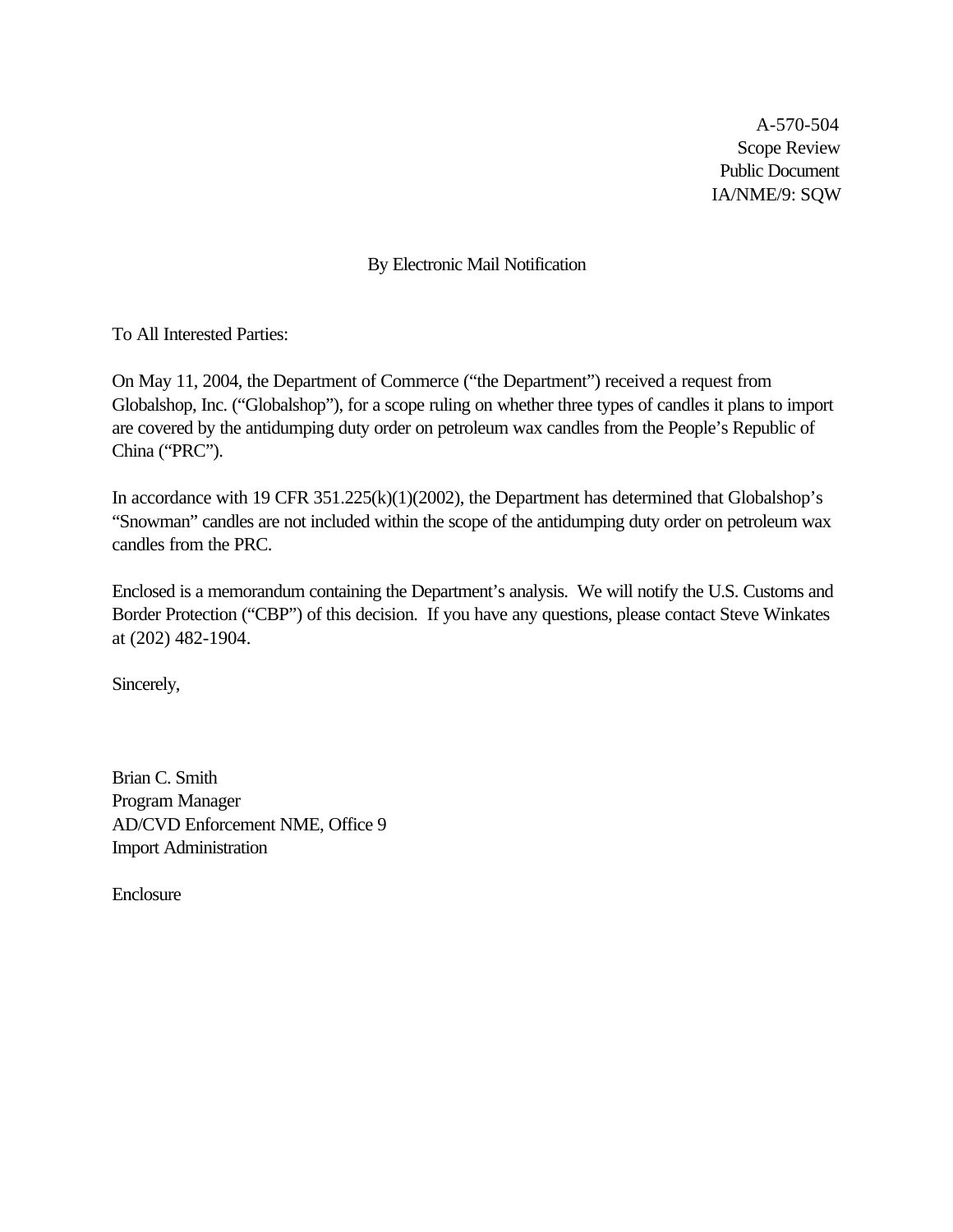A-570-504 Scope Review Public Document IA/NME/9: SQW

| <b>MEMORANDUM FOR:</b> | Barbara E. Tillman<br><b>Acting Deputy Assistant Secretary</b><br>for Import Administration                                                 |
|------------------------|---------------------------------------------------------------------------------------------------------------------------------------------|
| FROM:                  | James C. Doyle<br>Director, Office 9<br><b>Import Administration</b>                                                                        |
| <b>SUBJECT:</b>        | Final Scope Ruling: Antidumping Duty Order on Petroleum Wax<br>Candles From the People's Republic of China (A-570-504);<br>Globalshop, Inc. |

#### **Summary**

On May 11, 2004, the Department of Commerce ("the Department") received a request from Globalshop, Inc. ("Globalshop"), for a scope ruling to determine whether its "Snowman" candles are included within the scope of the antidumping duty order on petroleum wax candles from the People's Republic of China ("PRC"). Antidumping Duty Order: Petroleum Wax Candles from the People's Republic of China, 51 FR 30686 (August 28, 1986) ("Order"). In accordance with 19 CFR 351.225(k)(1), we recommend that the Department determine that Globalshop's "Snowman" candles fall outside the scope of the Order.<sup>1</sup>

## **Background**

On May 11, 2004, the Department received a letter from Globalshop, dated May 10, 2004, requesting a scope ruling on its "Snowman" candles. On October 25, 2004, we provided counsel for the National Candle Association ("NCA"), petitioner and the domestic producer in this proceeding, with an opportunity to examine the samples provided by Globalshop in its scope ruling request (see October

 $<sup>1</sup>$  The Department has developed an internet website that allows interested parties to access prior</sup> scope determinations regarding the Order. This website lists all scope determinations from 1991 to the present. It can be accessed at http://ia.ita.doc.gov/download/candles-prc-scope/index, and will be updated periodically to include newly issued scope determinations.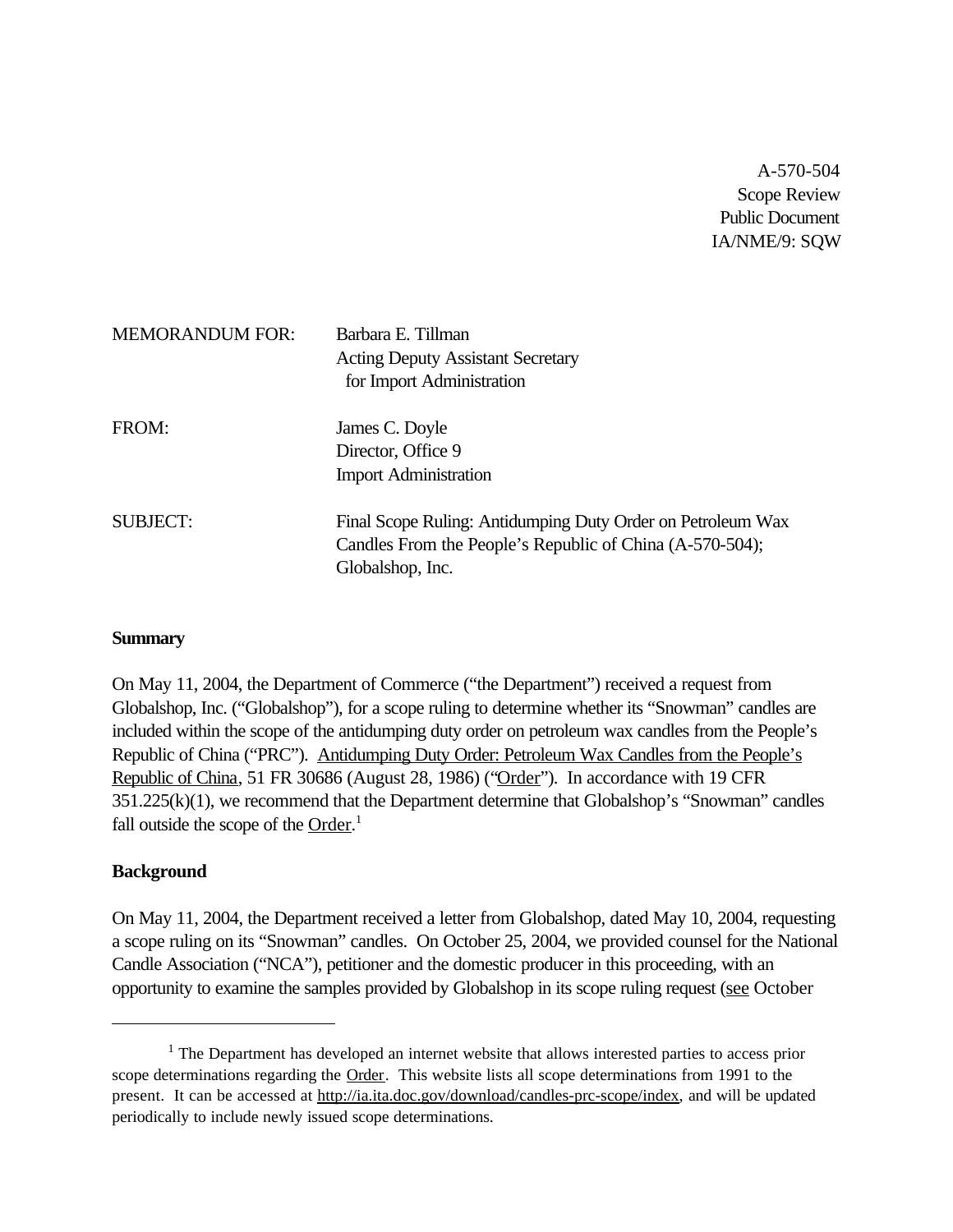25, 2004, memorandum to the file entitled "Meeting with Petitioner's Counsel and Viewing of Samples"). NCA did not submit comments on Globalshop's scope ruling requests.

## **Globalshop's Scope Request**

Globalshop argues that its "Snowman" candles are both easily identifiable as snowmen and specifically identified with Christmas, which would make them eligible for the novelty exception either as novelty candles in the form of identifiable objects or holiday novelty candles. The following is a brief excerpt of Globalshop's description of its candles from its May 11, 2004, submission:

The snowman candles will be sold at retail as a set of three in the following sizes:

Small: 8.5 cm in height, 7 cm in diameter, and weighing 6.6 oz Medium: 9.5 cm in height, 8 cm in diameter, and weighing 8 oz Large: 12 cm in height, 8.5 cm in diameter, and weighing 12 oz.

The candles are a three-dimensional form in which the entire candle is produced in the form of a snowman. Please note that each candle is identical other than the size. The eyes, mouth, nose, and buttons are painted. The bottom of the candles is flat to allow for the candle to stand upright. From most vantage points and angles (the top, back, front, or sides) the candles can clearly be identified as a snowman.

These candles possess a very unique feature that further defines the candles as novelty items. Each candle possesses an electronic LED light system and circuitry that, when activated, causes the entire candle to illuminate from within. The base of the candles will randomly change color while the candle is lit.

Globalshop included samples of the small- and medium-sized candles with its scope request, as well as photographs in response to a subsequent request from the Department (see October 15, 2004, Letter from the Department to Globalshop). Globalshop did not provide a sample of the large-sized candle.

## **Legal Framework**

The regulations governing the Department's antidumping scope determinations are found at 19 CFR 351.225 (2002). On matters concerning the scope of an antidumping duty order, the Department first examines the descriptions of the merchandise contained in the petition, the initial investigation, and the determinations of the Secretary (including prior scope determinations) and the U.S. International Trade Commission ("ITC"). This determination may take place with or without a formal inquiry. If the Department determines that these descriptions are dispositive of the matter, the Department will issue a final scope ruling as to whether or not the subject merchandise is covered by the order. See 19 CFR 351.225(k)(1).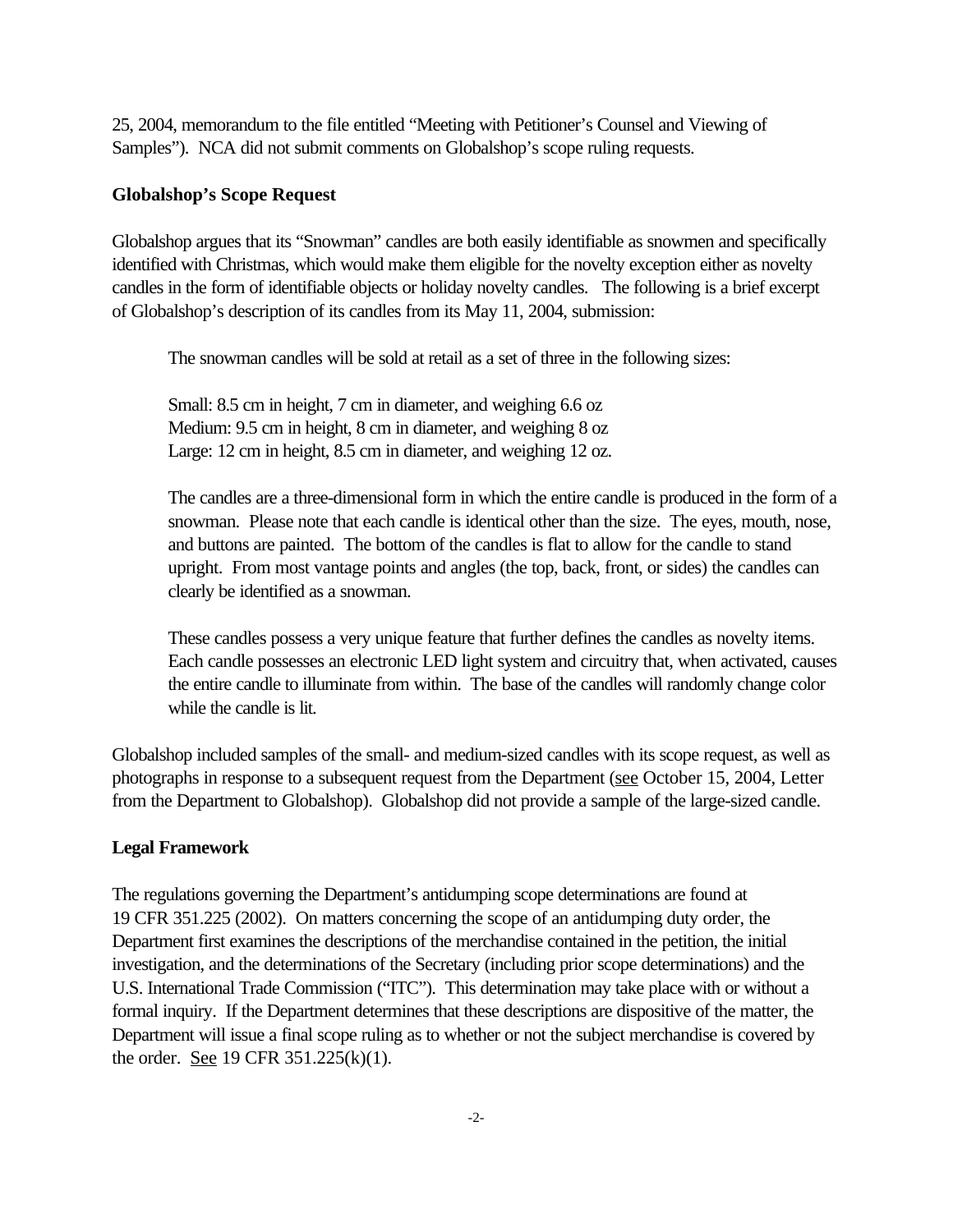Conversely, where the descriptions of the merchandise are *not* dispositive, the Department will consider the five additional factors set forth at 19 CFR 351.225(k)(2). These criteria are: (1) the physical characteristics of the merchandise; (2) the expectations of the ultimate purchasers; (3) the ultimate use of the product; (4) the channels of trade in which the product is sold; and (5) the manner in which the product is advertised and displayed. The determination as to which analytical framework is most appropriate in any given scope inquiry is made on a case-by-case basis after consideration of all evidence before the Department.

In the instant case, the Department has evaluated Globalshop's requests in accordance with 19 CFR 351.225(k)(1) and finds that the descriptions of the products contained in the petition, the initial investigation, and the determinations of the Secretary (including prior scope determinations) and the ITC are dispositive with respect to Globalshop's "Snowman" candles. Therefore, for these candles, the Department finds it unnecessary to consider the additional factors set forth at 19 CFR 351.225(k)(2).

Documents and parts thereof from the underlying investigation that the Department deemed relevant to this scope ruling were made part of the record of this determination and are referenced herein. Documents that the Department did not present, or place on the record, do not constitute part of the administrative record for this scope determination.

In its petition of September 4, 1985, the NCA requested that the investigation cover:

{c}andles {which} are made from petroleum wax and contain fiber or paper-cored wicks. They are sold in the following shapes: tapers, spirals, and straight-sided dinner candles; rounds, columns, pillars; votives; and various wax-filled containers. These candles may be scented or unscented ... and are generally used by retail consumers in the home or yard for decorative or lighting purposes.

See Antidumping Petition (September 4, 1985), at 7.

The Department defined the scope of the investigation in its notice of initiation. This scope language carried forward without change through the preliminary and final determinations of sales at less than fair value and the eventual antidumping duty order:

{c}ertain scented or unscented petroleum wax candles made from petroleum wax and having fiber or paper-cored wicks. They are sold in the following shapes: tapers, spirals, and straightsided dinner candles; rounds, columns, pillars, votives; and various wax-filled containers.

See Petroleum Wax Candles from the People's Republic of China: Initiation of Antidumping Duty Investigation, 50 FR 39743 (September 30, 1985); Petroleum Wax Candles from the People's Republic of China: Preliminary Determination of Sales at Less Than Fair Value, 51 FR 6016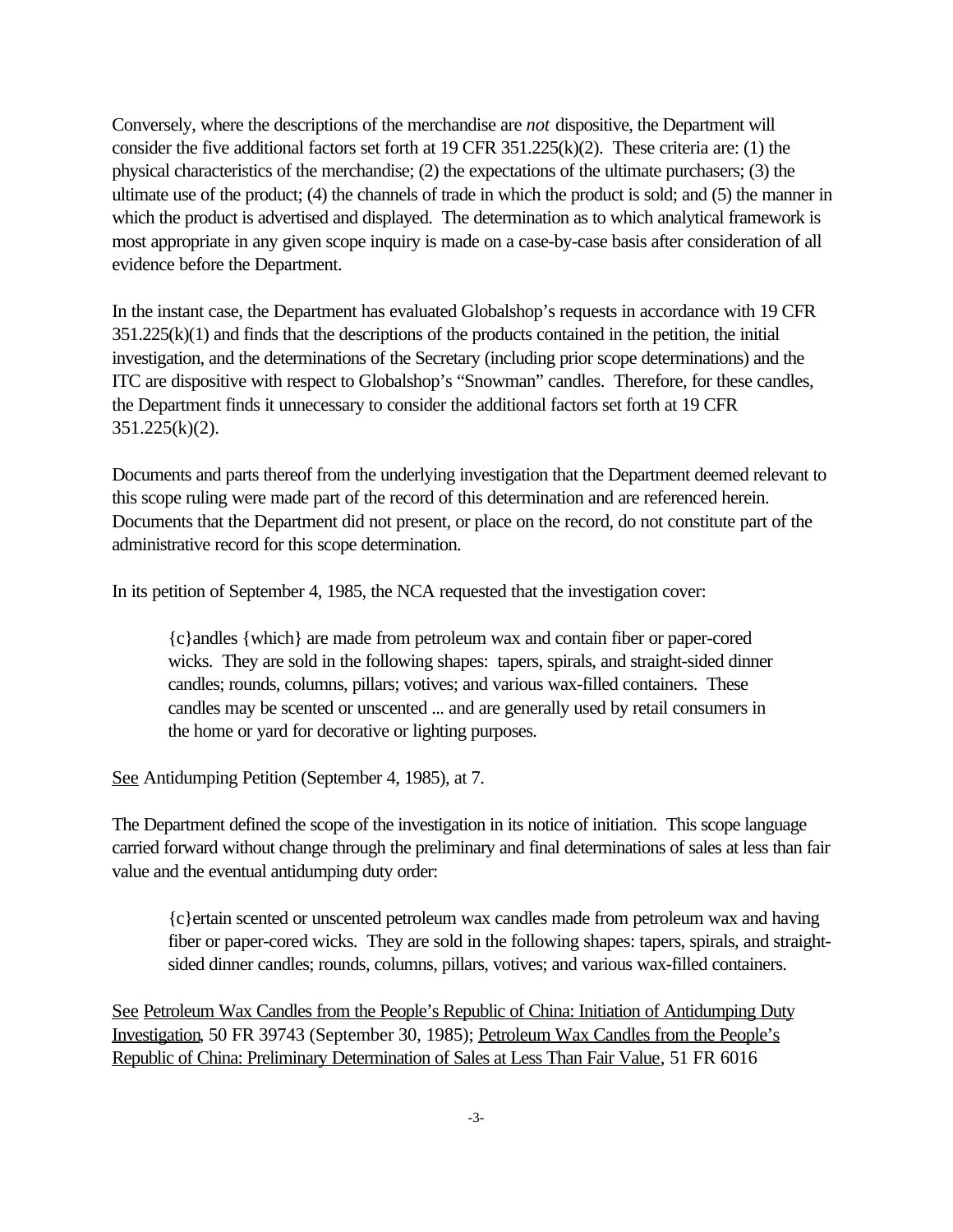(February 19, 1986); Petroleum Wax Candles from the People's Republic of China: Final Determination of Sales at Less Than Fair Value, 51 FR 25085 (July 10, 1986) ("Final Determination"); and Order.

The ITC adopted a similar definition of the "like product" subject to its determinations, noting that the investigations did not include "birthday, birthday numeral and figurine type candles." See Candles from the People's Republic of China: Determination of the Commission in Investigation No. 731-TA-282 (Final), Publication 1888 (August 1986) ("ITC Determination"), at 4, note 5, and A-2.

Also of relevance to the present scope inquiry is the Department's instructions to The U.S. Customs Service (now renamed U.S. Customs and Border Protection ("CBP")) (see Letter from the Director, Office of Compliance, to Burditt, Bowles & Radzius, Ltd., July 13, 1987 ("CBP Notice") issued in connection with a July 1987 scope determination concerning an exception from the Order for novelty candles, which states:

The Department of Commerce has determined that certain novelty candles, such as Christmas novelty candles, are not within the scope of the antidumping duty order on petroleum-wax candles from the People's Republic of China (PRC). Christmas novelty candles are candles specially designed for use only in connection with the Christmas holiday season. This use is clearly indicated by Christmas scenes and symbols depicted in the candle design. Other novelty candles not within the scope of the order include candles having scenes or symbols of other occasions (*e.g.*, religious holidays or special events) depicted in their designs, figurine candles, and candles shaped in the form of identifiable objects (*e.g.*, animals or numerals).

See CBP Notice (emphasis added).

When determining whether a particular product claimed as a novelty candle is within the scope of the Order, the Department's first line of inquiry is whether the shape of the candle falls within those shapes listed by the inclusive language of the Order's scope, *i.e.*, "tapers, spirals, and straight-sided dinner candles; rounds, columns, pillars, votives; and various wax-filled containers." If a candle falls within one of the above-delineated shapes, it will be determined to be within the Order's scope. Candles of a shape not listed by the inclusive language of the Order's scope will then be evaluated to determine whether they are "scented or unscented petroleum wax candles made from petroleum wax and having fiber or paper-cored wicks."

In November 2001, the Department changed its practice on the issue of candle shapes. See Final Scope Ruling – Antidumping Duty Order on Petroleum Wax Candles From the People's Republic of China (A-570-504); JCPenney (November 9, 2001) ("JCPenney Ruling"). In this ruling, the Department reviewed the text of the scope of the Order, beginning with the text of the first sentence of the scope which covers "{c}ertain scented or unscented petroleum wax candles made from petroleum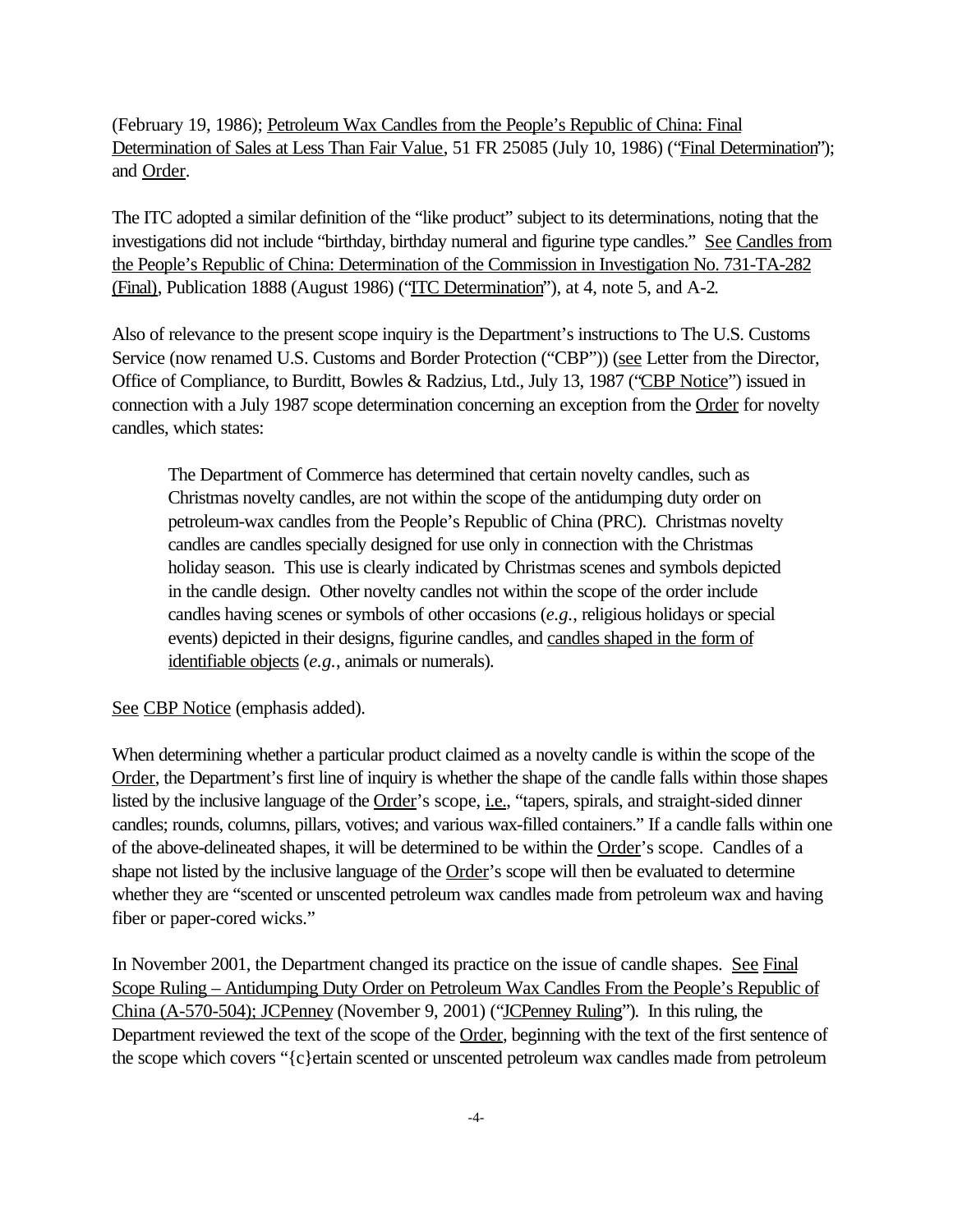wax and having fiber or paper-cored wicks." See Order. The text following this broad inclusive sentence provides a list of shapes; this list is not modified by any express words of exclusivity. The result of our prior practice of not including within the scope of the Order candles of a shape other than those specifically listed in the Order was inconsistent with the fact that the candles were "scented or unscented petroleum wax candles made from petroleum wax and having fiber or paper-cored wicks."<sup>2</sup> In the JCPenney Ruling, the Department determined to revise this practice because it had the effect of narrowing the broad coverage of the first sentence of the Order's scope. The list of shapes in the second sentence of the Order's scope does not provide a textual basis for such a narrowing of the coverage of the first sentence of the Order's scope. Accordingly, to give full effect to the first sentence of the inclusive language of the scope, the Department now will normally evaluate whether candles of a shape not listed by the inclusive language of the Order's scope are scented or unscented petroleum wax candles made from petroleum wax and having fiber or paper-cored wicks.

This approach of evaluating such candles in light of the entire text of the Order's scope is in keeping with the opinion of the Court of International Trade ("CIT"), noting that a better approach in scope rulings is to avoid subjective issues of intent and, instead, look to the petition's language to determine whether the class or kind of merchandise at issue was expressly included. Duferco Steel, Inc. v. United States, 146 F. Supp. 2d 913 (May 29, 2001) ("Duferco Steel"). Such an approach is a departure from past CIT precedent that required the Department to give ample deference to the NCA's intent when examining a petition's description of the subject merchandise. See, e.g., Torrington Co. v. United States, 995 F. Supp. 117, 121 (CIT 1998).

Although the specific scope decision in Duferco Steel has been overturned by the United States Court of Appeals of the Federal Circuit ("CAFC") in Duferco Steel, Inc. v. United States, 296 F.3d 1087 (Fed. Cir. July 12, 2002) ("Duferco Steel II"), we do not believe that the CAFC's decision undermines the Department's decision in the **JCPenney Ruling**. The plain language of the scope of the Order clearly states "{c}ertain scented or unscented petroleum wax candles made from petroleum wax and having fiber or paper-cored wicks . . . sold in the following shapes: tapers, spirals, and straight-sided dinner candles; rounds, columns, pillars, votives; and various wax-filled containers" are included within the scope of the Order. Thus, the Order offers a descriptive list of the shapes of candles included within the Order, but, as the courts have recognized, there is no requirement that every single product covered must be identified in the scope. More specifically, the CAFC has stated that "the petitions that led to the issuance of the order did not need to specifically identify the {product} in order to cover {it}; our precedent, to say nothing of the regulations, makes clear that neither a petition nor an antidumping

<sup>&</sup>lt;sup>2</sup> See, e.g., Final Scope Ruling - Antidumping Duty Order on Petroleum Wax Candles From the People's Republic of China (A-570-504); Endar Corp. (January 11, 2000) ("Endar") ("dragonfly" candle, in the shape of a rough-hewn stone with a dragon fly carved on top, not within scope because it is of a shape not listed by the scope), and Final Scope Ruling – Antidumping Duty Order on Petroleum Wax Candles From the People's Republic of China (A-570-504); American Drug Stores, Inc. (March 16, 1998) (sphere or ball-shaped candle not within scope because it is a shape not listed by the scope).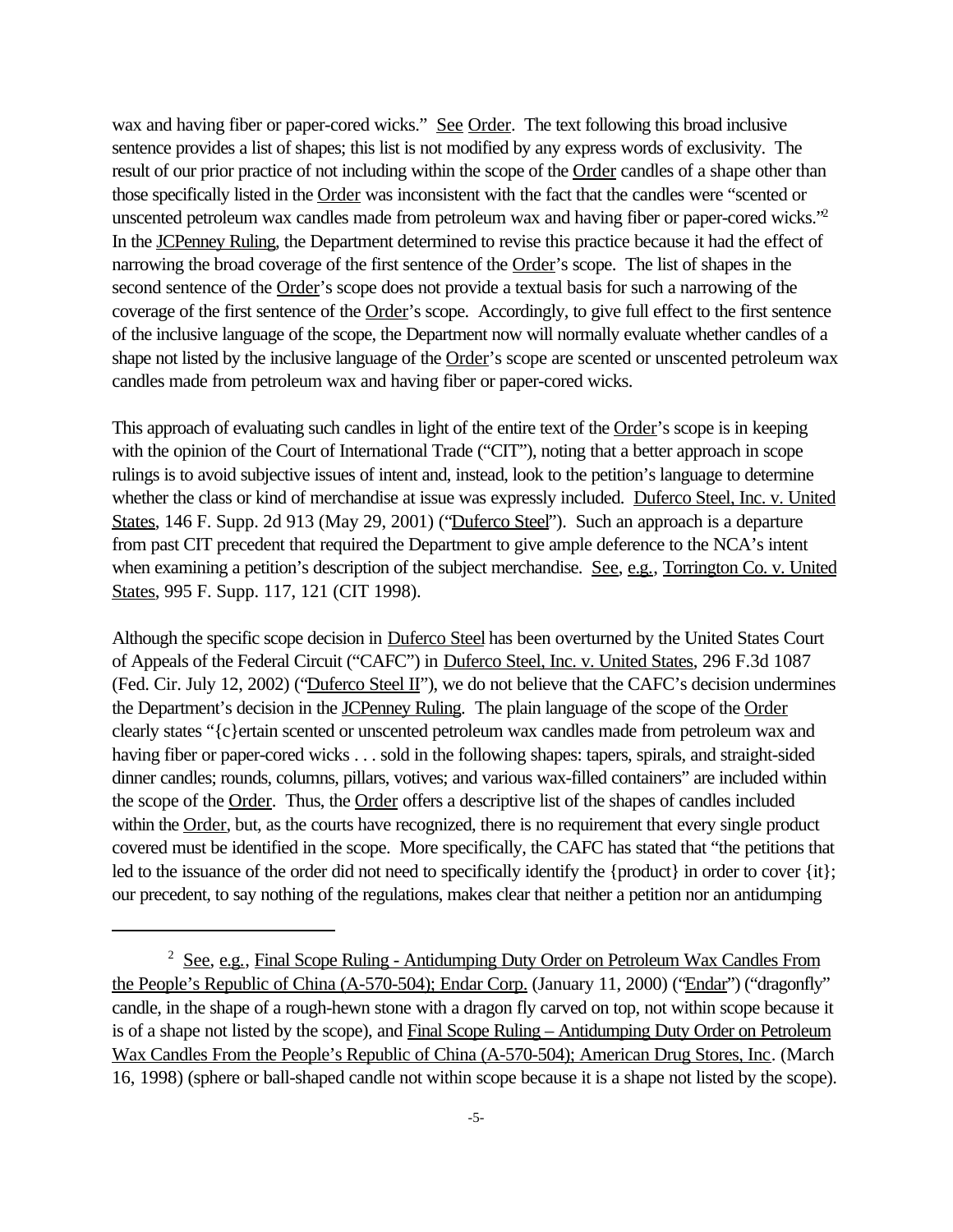or countervailing duty order requires that level of specificity."<sup>3</sup> The CAFC further stated "{a}s a matter of law, a petition need not list the entire universe of products . . . in order {for the petition} to cover those products."<sup>4</sup> Thus, as applied to this Order, there is no requirement, nor is it possible, for all the shapes of candles to be listed.<sup>5</sup> In fact, if the list were exhaustive, there would have been no need for the Department to render a decision on novelty candles or any other candle that was not explicitly listed as a shape in the scope of the Order. However, the Department did render the novelty candle exception that offered a narrowly construed exception, leaving all other petroleum wax candles from the PRC covered by the Order.

If the Department determines that the candle is made from petroleum wax and has a fiber or papercored wick, but the candle possesses characteristics set out in the CBP Notice, it will not fall within the scope of the Order. In order for a candle to qualify for this exception, the characteristic which is claimed to render it a novelty candle (i.e., the shape of an identifiable object or a holiday-specific design) should be easily recognizable in order for the candle to merit not being included within the scope of the Order. Specifically, among other determining factors, the Department will examine whether the characteristic is identifiable from most angles and whether or not it is minimally decorative, e.g., small and/or singularly placed on the candle. If the identifiable object or holiday-specific design is not identifiable from most angles, or if the design or characteristic is minimally decorative, the Department may determine that the candle is included within the scope of the Order. See Final Scope Ruling – Antidumping Duty Order on Petroleum Wax Candles From the People's Republic of China (A-570-504); JCPenney Purchasing Corp. (May 21, 2001) ("JCPenney Corp. Ruling"); Final Scope Ruling – Antidumping Duty Order on Petroleum Wax Candles From the People's Republic of China (A-570-504); San Francisco Candle Co. (Feb. 12, 2001) ("SFCC"); and Endar. If a candle does not possess the characteristics set out in the July 1987 novelty candle exception, and it is a scented or unscented petroleum wax candle made from petroleum wax and having fiber or paper-cored wick, the Department will determine that the candle is within the scope of the Order.

#### **Analysis**

With respect to the instant request, we find that for the reasons outlined below, Globalshop's "Snowman" candles fall outside the scope of the Order, because they are identifiable as a snowman from multiple angles and therefore qualify for the novelty exception.

 $4 \underline{\text{Id}}$ .

<sup>3</sup> Novosteel SA v. United States, 284 F.3d 1261, 1264 (March 26, 2002).

<sup>&</sup>lt;sup>5</sup> See Petroleum Wax Candles from China, USITC Pub. No. 3226 Investigation No. 731-TA-282 (Review) (August 1999) ("USITC Pub. No. 3226"), at 18 ("Candles come in a wide variety of shapes and sizes. Major U.S. candle manufacturers reportedly will offer 1,000 to 2,000 varieties of candles in their product lines.").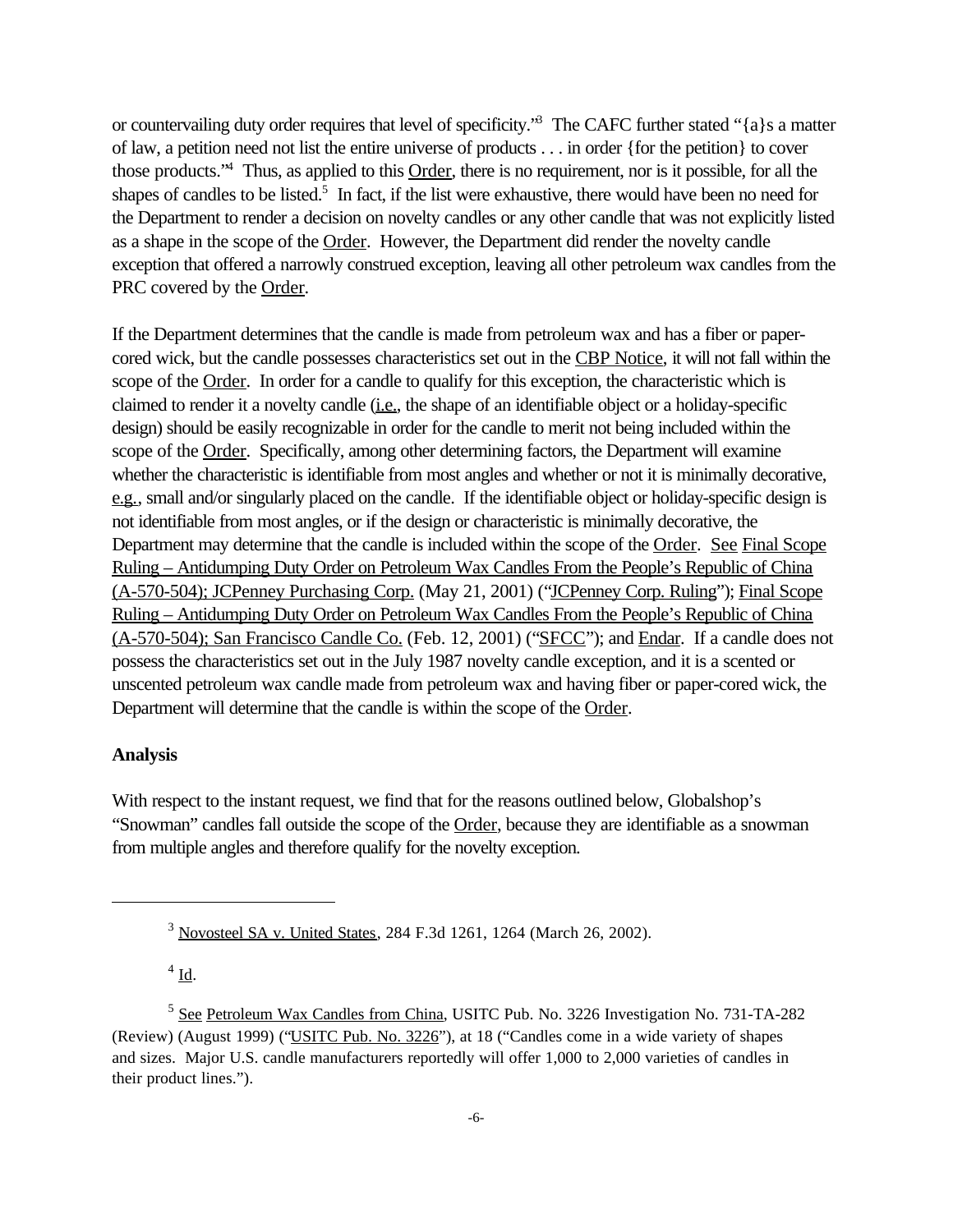Globalshop contends that the subject "Snowman" petroleum wax candles (small, medium, and large), with fiber or paper-cored wicks, are novelty candles associated with Christmas. Globalshop further contends that the subject candles are shaped in the form of an identifiable object–a snowman. Globalshop's "Snowman" candles are composed of two white concentric spheres, one larger than the other. The larger spherical shape forms the bottom, which represents the body, while the top sphere represents the head, which is adorned with a molded white hat and scarf. The entire body of the candle, including the hat and scarf, is white. However, although the shape of the candle is similar to the shape of most snowmen, the shape alone is not sufficient to qualify this candle under the identifiable object exception. In this case, the candle contains additional features common to snowmen (i.e., eyes, mouth, and buttons which are painted black and a nose which is painted orange) that, coupled with the characteristic snowman shape, allows these candles to be identifiable as snowmen. In addition, the detailing on the "Snowman" candle (*i.e.*, the eyes, nose, mouth, and buttons) is visible from multiple angles, including the front, sides, and top. Therefore, we find that the candle is identifiable as a snowman from multiple angles. See San Francisco Candle Co. v. United States, 206 F. Supp. 2d 1304 (May 30, 2002) (where the CIT upheld the Department's examination of whether a candle's design is visible from multiple angles in determining whether it qualifies for the novelty candle exception). The Department has ruled in the past that snowman designs are not specific to any holiday or special event (see Final Scope Ruling; Antidumping Duty Order on Petroleum Wax Candles From the People's Republic of China (A-570-504); American Greetings Corporation. (May 4, 2000)), and there has been no evidence placed on the record that would lead the Department to change its view on this matter. The Department is basing its decision in this case on the fact that Globalshop's "Snowman" candles are easily identifiable as a three-dimensional snowman with snowman characteristics that are visible from multiple angles. Thus, the Department finds that these candles fall within the July 1987 novelty candle exception. Therefore, for the above reasons, these candles are not included within the scope of the Order.

## **Summary**

Globalshop argues that because the "Snowman" candles are in the shape of an identifiable object, a snowman, these candles qualify for the novelty scope exception and thus should not be included within the scope of the Order. Globalshop further argues that the "Snowman" candles are specifically designed for the Christmas holiday. Although we disagree that the "Snowman" candles are specific to a certain holiday or special event, we agree with Globalshop's argument that its "Snowman" candles are in the shape of an identifiable object, and therefore find that these candles are not included within the scope of the Order. This conclusion is consistent with the scope of the petition, the initial investigation, the determinations of the Secretary (including prior scope determinations), and the ITC.